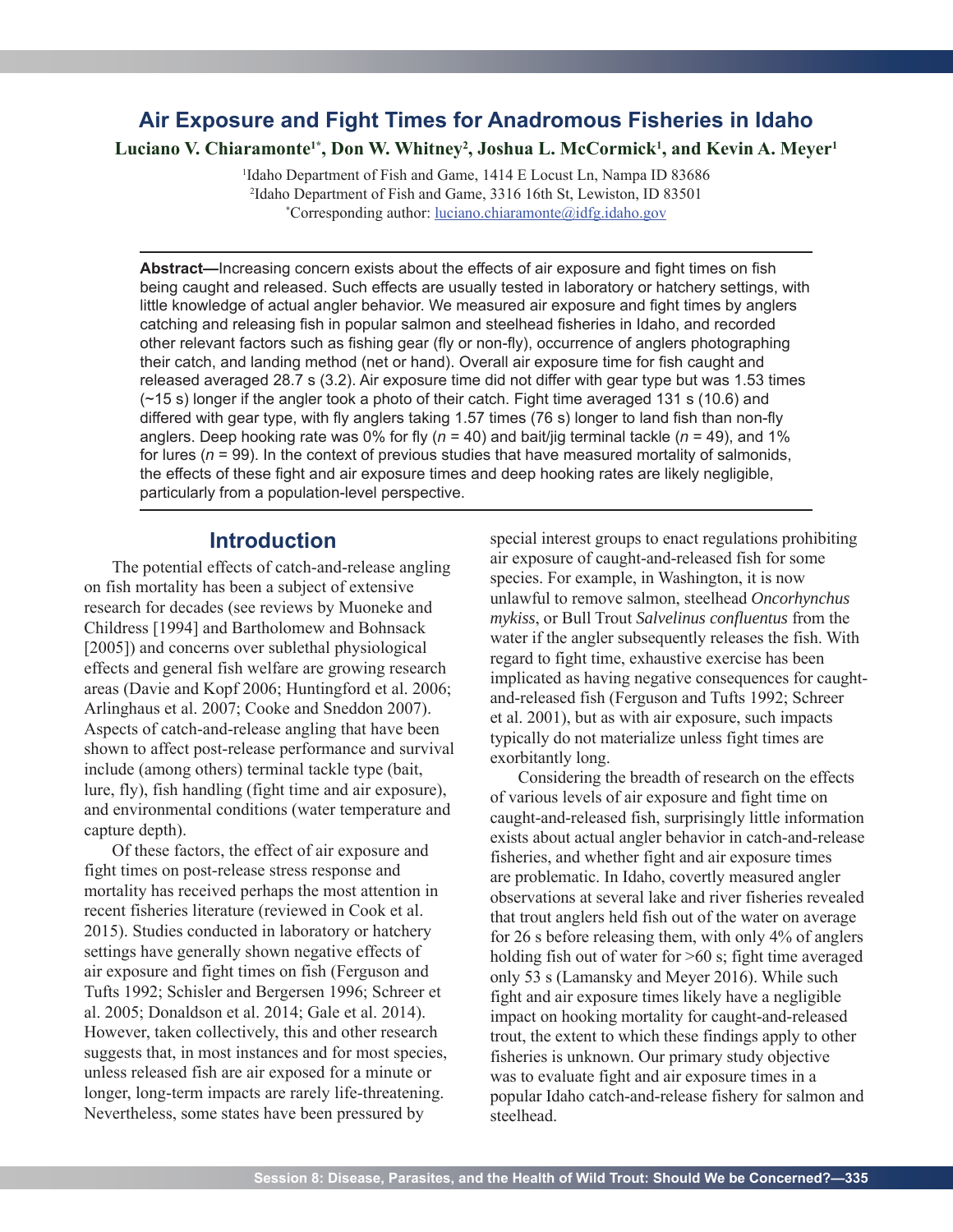Hooking mortality associated with catch-andrelease fishing for anadromous species in the Pacific Northwest is attributed, in part, to terminal gear type and anatomical hooking location (Hooton 1987; Bendock and Alexandersdottir 1993; Lindsay et al. 2004; Nelson et al. 2005; Cowen et al. 2007), though other factors such as hook size and type, species, fish size, and capture conditions are important. Bait fishing generally results in higher rates of deep hooking, which more often injures vital internal organs or the gills, and frequently leads to higher rates of catchand-release mortality (Muoneke and Childress 1994; Bartholomew and Bohnsack 2005). Because deephooking is the main driver in hooking mortality, our second study objective was to use angler observations noted above to evaluate deep hooking rates by Idaho Chinook Salmon and steelhead anglers using bait or other terminal tackle.

### **Methods**

The Clearwater River, its tributary forks, the Little Salmon River, the Salmon River, and the Snake River are all popular steelhead and Chinook Salmon fisheries in Idaho. In these waters, anglers may only harvest steelhead with a clipped adipose fin; otherwise, they must release the fish. Anglers must also release Chinook Salmon with intact adipose fins except in rare occasions where returns are sufficient to allow harvest of unclipped fish.

We observed anglers fishing for steelhead and Chinook salmon in the main stem, South Fork, and North Fork of the Clearwater River, the Salmon River, and the Little Salmon River in Idaho. When possible, observations were made covertly, because we assumed that angler behavior might be affected by the close presence of state agency staff. However, many observations were overt, i.e., they were collected opportunistically during an unrelated program involving volunteer steelhead broodstock collection by anglers. Covert observations of anglers were conducted with binoculars from inconspicuous locations, or directly by observers posing as anglers.

When a fish was hooked, we used a stopwatch to measure the amount of time (s) it took from initial hookup to landing of the fish. At times the initial hookup was not observed so fight times were not available for some fish. Once landed, we timed how long the fish was exposed to air before being released. Occasionally, fish were put back in the water and

then re-exposed to air one or more times. As reported in Lamansky and Meyer (2016), re-exposures were relatively infrequent in the present study and did not meaningfully affect results. Thus, for the purposes of modeling analysis, we used the longest air exposure interval. During each fish landing event, we also noted various associated factors that might influence air exposure and fight times, including the method used to land the fish (net, hand), type of fishing gear used (fly, lure, bait), whether the angler was on foot or in a boat, and whether a photo was taken.

Non-fly fishing tackle such as beads, yarn, or bait drifted with or without a bobber were all fished very similarly and were not always distinguishable at a distance by anything other than the rod type and technique used, so they were combined into a nonfly gear category. Because rods used to fish lures are very similar to those used with other non-fly gear, and would be expected to have a similar effect on fight and air exposure times, lures were also included in the non-fly gear category. Thus, for fishing gear type used, we report either fly fishing or non-fly fishing when testing effects on fight time and air exposure. Water bodies were considered separately in this analysis due to differences among them that could contribute to variation in the data. For example, on the North Fork Clearwater River, many anglers fish either from the Ahsahka Bridge or from the wall below Dworshak Dam. At both locations, anglers are fishing 10-20 m above the surface of the water, which (1) precludes fly anglers from fishing those locations, and (2) greatly extends the fight time required to walk across the bridge or wall and climb down a series of stairs to reach the water and land a hooked fish. Thus, observations collected at the bridge and dam were treated separately when assessing fight times, but because this activity would not necessarily affect air exposure times, we did not separate this for air exposure data. In the interest of collecting independent observations, we tried not to collect more than one observation per angler for each day.

Hooking location was recorded for overt observations but could not be determined for covert observations; we assumed that anglers could not influence their hooking location based on their awareness of an observer, and we did not observe any snagging activities. Hooking location was recorded as deep (i.e., either in the gills or more deeply hooked), mouth (i.e., in the corner of the mouth or anything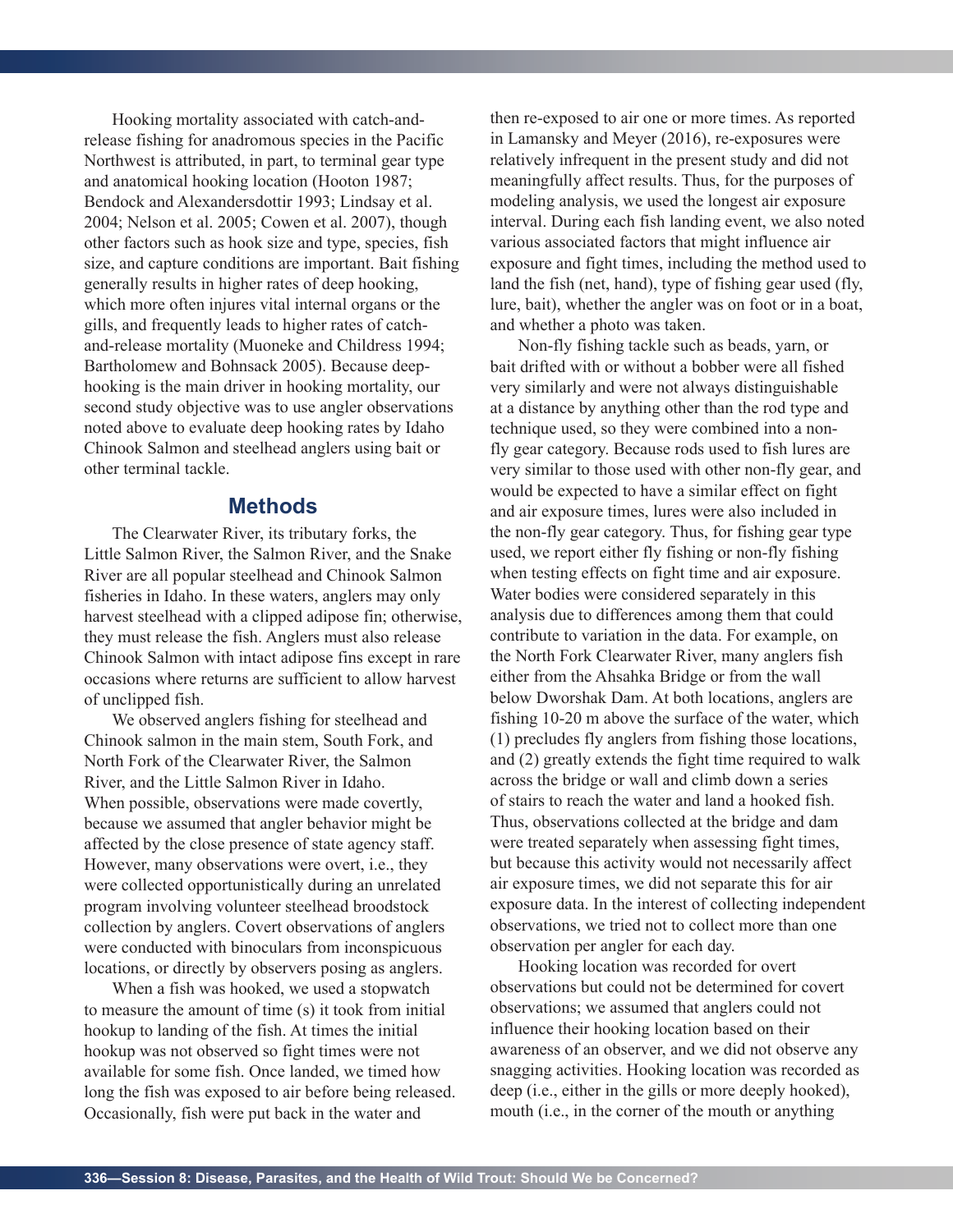inside the mouth but not deep hooked), or foul hooked. For hooking location, gear was categorized into either bait/jig, lure, or fly because of suspected differences between lures and bait (Muoneke and Childress 1994; Bartholomew and Bohnsack 2005).

The air exposure and fight time data represent time-to-event data that conformed to an exponential distribution, so we used accelerated failure time models to evaluate the factors affecting each response variable (Therneau and Grambsch 2000; Therneau 2015); air exposure and fight time were modeled separately. Accelerated failure time models designate a family of models that can be generalized to include covariates on the air exposure or fight-time function (Kalbfleisch and Prentice 2002). Models included water, gear type, photo taken (yes/no), observer status (covert/overt), and landing method (net/hand) as factors potentially affecting air exposure or fight time, which were ranked using Akaike's Information Criterion (AIC; Burnham and Anderson 2002). Once exponentiated, coefficients in the accelerated failure time models are multiplicative. For instance, if the coefficient for when a photo was taken was 1.5 for air exposure, this can be interpreted as meaning that air

exposure was 1.5 times or 50% higher for anglers who took a photo compared to those who did not. Program R was used for all data analysis (R Development Core Team 2011).

#### **Results**

From May 2016 to April 2017, we observed a total of 441 fish caught, from which 401 fight times and 259 air exposure times were recorded. Steelhead comprised 99% of the fight time observations and 97% of the air exposure observations. The longest interval of air exposure for caught-and-released salmon and steelhead averaged 28.7 s  $(\pm 3.2)$ . The longest interval constituted 93% of the total air exposure that fish experienced because only 14% of anglers held fish out of water for two separate intervals and only 3% of anglers exposed fish to a third interval of air exposure. The average fight time was 131 s  $(\pm 10.6)$  (Table 1). Fly anglers photographed their catch 38% of the time, while non-fly anglers photographed their catch 25% of the time.

The model that included observer status, gear type, water, and whether a photo was taken best supported our air exposure time data (Table 2). Of these factors,

Table 1. Summary statistics of Chinook Salmon and steelhead air exposure and fight **times including sample numbers (N), mean, range, standard deviation (SD) and 95%**  confidence intervals (CI) for gear types (fly and non-fly), observer status (covert and overt), and whether the angler photographed their catch. \*Fight times for non-fly gear and for covert observations include fish caught from the south fork Clearwater and Little Salmon rivers only, as these were the only sites to have fly anglers and overt **observations for comparison.**

|                  | N   | Mean  | Range     | SD    | 95% CI |
|------------------|-----|-------|-----------|-------|--------|
| Air exposure (s) | 259 | 28.7  | $0 - 185$ | 26.3  | 3.2    |
| Fly              | 49  | 23.5  | $0 - 89$  | 21.9  | 6.1    |
| Non-fly          | 210 | 29.9  | $0 - 185$ | 27.2  | 3.7    |
| Covert           | 152 | 32.3  | $0 - 185$ | 31.3  | 5.0    |
| Overt            | 103 | 23.2  | $2 - 60$  | 14.5  | 2.8    |
| Photo            | 78  | 38.6  | $0 - 129$ | 29.0  | 6.4    |
| No photo         | 180 | 24.4  | $0 - 185$ | 24.0  | 3.5    |
| Fight time (s)   | 401 | 131.0 | 5-900     | 108.7 | 10.6   |
| Fly              | 69  | 169.8 | 13-765    | 133.8 | 31.6   |
| Non-fly*         | 192 | 78.4  | 5-292     | 58.0  | 8.2    |
| Covert*          | 47  | 74.16 | 5-494     | 91.8  | 26.2   |
| Overt            | 171 | 113.2 | 6-765     | 101.8 | 15.3   |
| Photo            | 103 | 157.2 | 17-519    | 108.2 | 20.9   |
| No photo         | 296 | 121.7 | 5-900     | 107.7 | 12.3   |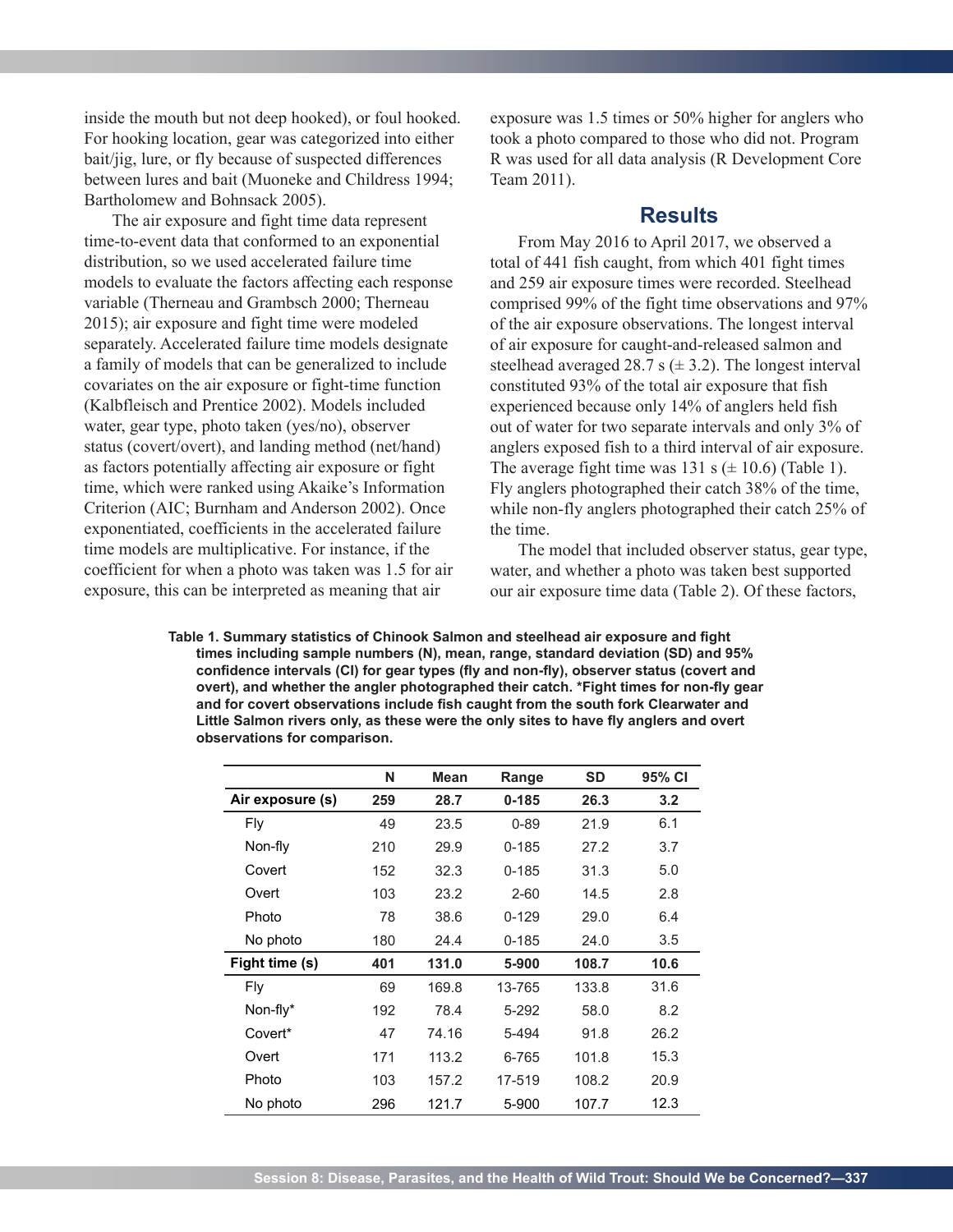**Table 2. Akaike's Information Criteria (AIC) ranking for air exposure models.**

| Model                              | df | AIC <sub>c</sub> | <b>AAICc</b> | weight |
|------------------------------------|----|------------------|--------------|--------|
| AirExp~Photo+Water<br>+Covert+Gear | 9  | 1859.8           | 0            | 0.961  |
| AirExp~Photo                       | 2  | 1867.2           | 7.33         | 0.025  |
| AirExp~Water                       | 6  | 1868.3           | 8.48         | 0.014  |
| AirExp~Covert                      | 2  | 1876.3           | 16.47        | 0      |
| AirExp~Gear                        | 2  | 1878.3           | 18.44        | 0      |
| AirExp~Intercept                   | 1  | 1878.4           | 18.59        | 0      |

Table 3. Coefficients, confidence intervals (CI), and *P***-values for the most highly supported air exposure model. (LS=Little Salmon River, NFBD=North Fork** Clearwater River dam wall and bridge fisheries, **NFCLW= North Fork Clearwater River, SR=Salmon River, SFCLW=South Fork Clearwater River).**

|                | <b>Coefficient</b> | 95% CI        | P-value |
|----------------|--------------------|---------------|---------|
| (Intercept)    | 17.14              | 6.91-42.52    | < 0.001 |
| Photo Yes      | 1.53               | $1.13 - 2.07$ | 0.006   |
| Non-fly (Gear) | 1.20               | $0.83 - 1.72$ | 0.336   |
| LS (Water)     | 0.39               | $0.17 - 0.92$ | 0.030   |
| NFBD (Water    | 0.97               | $0.43 - 2.21$ | 0.948   |
| NFCLW (Water)  | 0.67               | $0.25 - 1.77$ | 0.419   |
| SR (Water)     | 1.93               | 0.27-16.29    | 0.547   |
| SFCLW (Water)  | 1.02               | $0.46 - 2.27$ | 0.951   |
| Covert Yes     | 1.58               | 1.09-2.29     | 0.015   |

photo taking had the strongest effect, with air exposure time being 1.53 times  $(\sim 15 \text{ s})$  longer if the angler took a photo of their catch, after accounting for observer status, gear type, and water (Table 3). This effect appeared most evident for anglers using non-fly gear (Figure 1). The next most important factor affecting air exposure was observer status, with covert data collection resulting in 1.58 times longer air exposure. Other variation in air exposure was explained by differences in waterbody. Angler gear (fly vs nonfly) was not a significant explanatory variable for air exposure (Figure 2).

The model that included gear, water, observer status, and landing method best supported our fight time data (Table 4). The strongest predictor of fight time was gear, followed by observer status and



**Figure 1. Average air exposure times (s) for Chinook Salmon and steelhead caught and released by**  non-fly and fly anglers who did or did not **photograph their catch. Bars represent 95%**  confidence intervals.

waterbody (Table 5). When fly-gear was used, anglers fought fish for 1.57 times (76 s) longer than when non-fly gear was used (Figure 2). Fight time was also affected by observer status, but in the opposite direction as air exposure. Fight times measured covertly were 0.49 times (68 s) as long as those collected overtly. Differences in waterbody where data were collected also influenced fight time variation. Fight times from fish caught from the dam wall or bridge on the North Fork Clearwater were more than 2 times longer. However, fight times on the South Fork Clearwater were 0.45 times as long on average.

Deep hooking rates were 0% for bait/jig, 1% for lures, and 0% for flies (Table 6). Foul hooking rates were much higher for lures (40%) than for flies (8%) or bait/jig  $(4%).$ 

## **Discussion**

Our finding that most Idaho anglers exposed caught-and-released salmon and steelhead to < 30 s of air concurs with a previous study of Idaho trout anglers, which also showed that fish on average were exposed to < 30 s of air before being released (Lamansky and Meyer 2016). Our average fight times of 120 s are longer than their reported 53 s, a disparity most likely explained by the size of the fish being caught (i.e., anadromous salmonids are approximately 10 times heavier than resident trout). Although many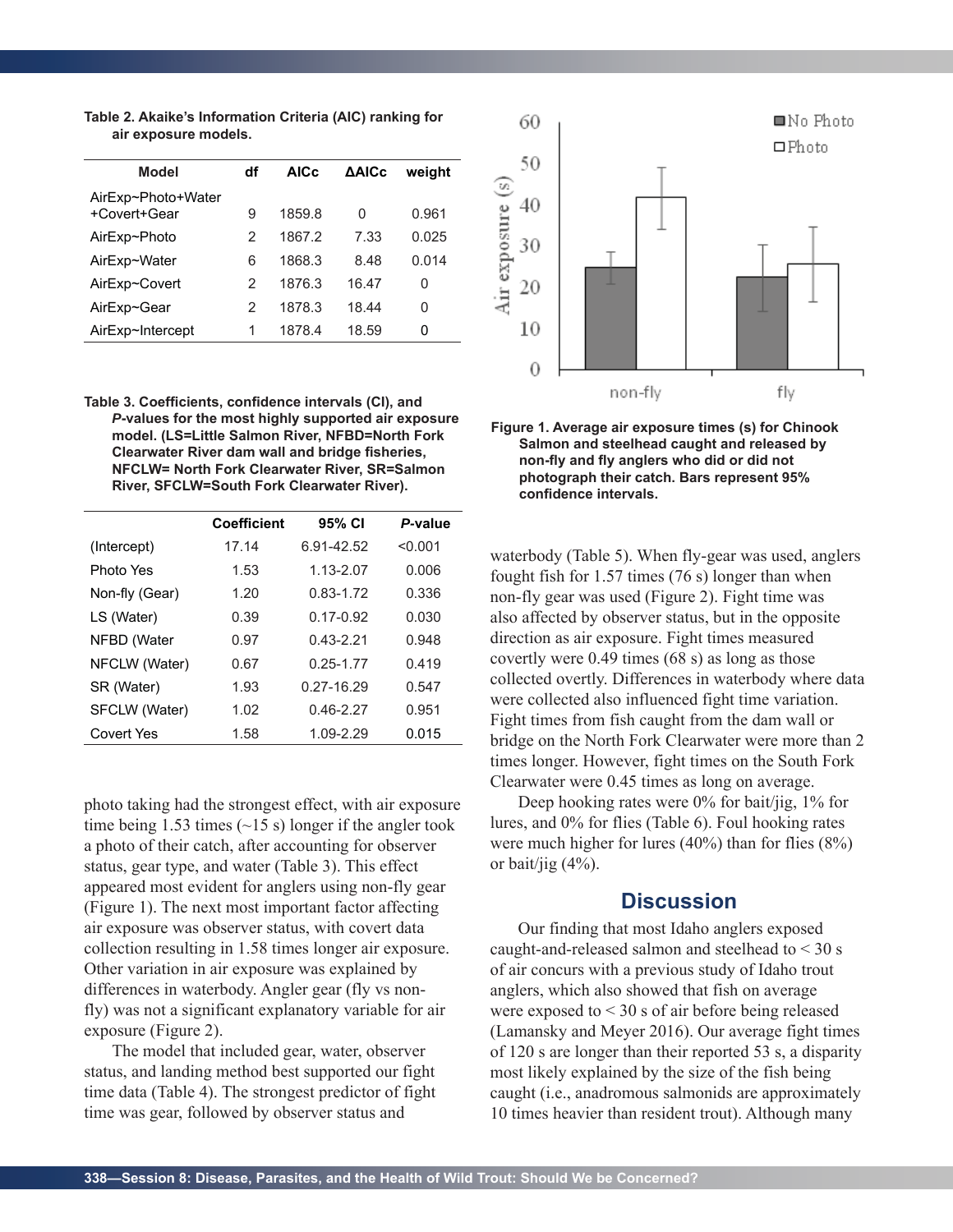

Figure 2. Average air exposure and fight times (s) for Chinook Salmon and steelhead caught and released by fly and non-fly anglers in Idaho. Bars represent 95% confidence intervals. Fight times are from the south fork Clearwater and Little Salmon rivers because these are the only sites that allowed for comparison of fly and non-fly anglers.

| <b>Model</b>                                             | Df             | <b>AICc</b> | <b>AAICc</b> | weight |
|----------------------------------------------------------|----------------|-------------|--------------|--------|
| Fight~Gear+Water+Covert+Landing method                   | 9              | 4471.6      | $\Omega$     | 0.767  |
| Fight~Photo+Gear+Water+Covert<br>+Landing method+Harvest | 11             | 4474        | 2.39         | 0.233  |
| Fight~Water                                              | 6              | 4515.1      | 43.5         | 0      |
| Fight~Harvest                                            | $\overline{2}$ | 4533.5      | 61.89        | 0      |
| Fight~Gear                                               | $\mathfrak{p}$ | 4535.9      | 64.27        | 0      |
| Fight~Photo                                              | $\mathcal{P}$  | 4536.6      | 65.05        | 0      |
| Fight~Covert                                             | $\overline{2}$ | 4537.8      | 66.2         | 0      |
| Fight~Intercept                                          | 1              | 4540.2      | 68.65        | 0      |
| Fight~Landing method                                     | 2              | 4542        | 70.37        | 0      |

Table 4. Akaike's Information Criteria (AIC) ranking for fight time models.

Table 5. Coefficients, confidence intervals (CI), and P-values for the most highly supported fight time model. (LS=Little Salmon River, NFBD=North Fork Clearwater River dam wall and bridge fisheries, **NFCLW= North Fork Clearwater River, SR=Salmon River, SFCLW=South Fork Clearwater River).**

|                         | <b>Coefficient</b> | 95% CI        | P-value |
|-------------------------|--------------------|---------------|---------|
| Intercept               | 454.89             | 216.35-956.43 | < 0.001 |
| Gear (Non-fly)          | 0.43               | $0.32 - 0.57$ | < 0.001 |
| LS (Water)              | 0.63               | $0.31 - 1.24$ | 0.177   |
| NFBD (Water)            | 2.07               | 1.07-3.99     | 0.031   |
| NFCLW (Water)           | 1.84               | 0.89-3.78     | 0.098   |
| SR (Water)              | 0.68               | $0.09 - 5.40$ | 0.714   |
| SFCLW (Water)           | 0.45               | 0.23-0.88     | 0.020   |
| Covert (Yes)            | 0.49               | 0.35-0.68     | < 0.001 |
| Landing method (No net) | 1.28               | 0.86-1.91     | 0.222   |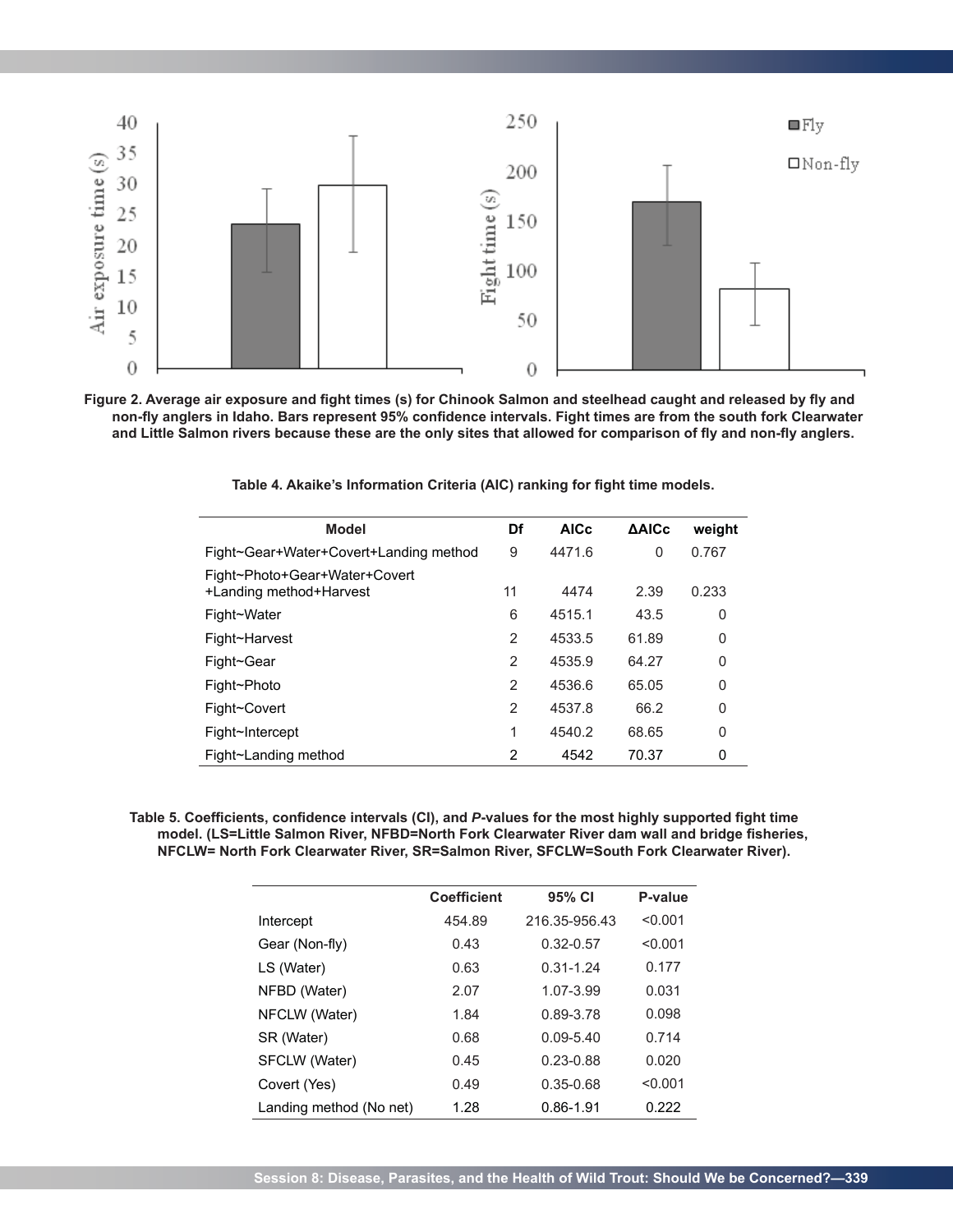| <b>Hook location</b>   | Bait/Jig | Lure | Fly |
|------------------------|----------|------|-----|
| Mouth                  | 47       | 58   | 37  |
| Foul                   | 2        | 40   | 3   |
| Deep (Gills/Esophagus) | O        |      |     |
|                        |          |      |     |

#### **Table 6. Hooking locations for Chinook Salmon and steelhead caught on various gear types.**

physiology studies have simulated fight times for anadromous fish of up to 10 min or more, our results suggest that salmon and steelhead anglers in riverine settings land fish much more quickly. Minimizing fight times inherently reduces the cumulative stressful effects of handling by anglers. Until other studies demonstrate contrasting results, we suggest that future experimental research focus more closely on realistic fight times to evaluate the effect that exhaustive exercise may have on hooking mortality of caughtand-released fish.

The effects of air exposure and fight time on trout and salmon mortality has been tested in numerous studies (e.g., Ferguson and Tufts 1992; Schisler and Bergersen 1996; Schreer et al. 2005; Donaldson et al. 2014; Gale et al. 2014). In nearly all studies conducted to date, mortality rates are usually negligible when air exposure and fight times are representative of actual angler behaviors. The most cited study on fight and air exposure impacts to caught-and-released fish was conducted by Ferguson and Tufts (1992), who found mortality rates of 38% and 72% for hatchery Rainbow Trout exposed to only 30 and 60 s of air, respectively. In their study, test fish were chased for 10 minutes (simulating fight time), to the point of complete exhaustion for most fish, before exposing fish to air. Fish were then cannulated and repeatedly bled (five times) over the next several hours. Test conditions were so stressful in this experiment that even those fish not exposed to air suffered a mortality rate of 12%. For this reason, the authors explicitly stated that their results should not be applied to trout fisheries in the wild. Nonetheless, their results are repeatedly touted as demonstrating the severe negative impacts of small levels of air exposure on caught-and-released fish (Schisler and Bergersen 1996; Cooke and Suski 2005).

Our study confirms the importance of covertly collecting angler observational data so as not to bias their behavior. As suspected, anglers did not hold fish out of the water as long when the data were overtly collected, presumably because they knew their behavior was being monitored. Previous studies that have reported angler fight and air exposure times have only included anglers participating in a particular study (e.g., Landsman et al. 2011). One surprising result was that covertly collected data had lower fight times than overt observations. This could be because most overt observations were collected opportunistically when biologists were cooperating with anglers that caught brood fish for spawning at a nearby hatchery. This situation may have placed greater importance on landing the fish, making the anglers more careful not to hurry the capture, thereby prolonging the process.

Deep hooking rates are important in the context of catch-and-release angling because for a variety of species (including resident and anadromous salmonids) it has been shown that (1) bait fishing results in higher rates of deep hooking, (2) deep hooking more often results in injury to critical internal organs, and (3) such injuries greatly increase the mortality rate for released fish (Muoneke and Childress 1994; Bartholomew and Bohnsack 2005). While we did not estimate hooking mortality, we observed deep hooking rates  $(\leq 1\%)$  that were lower than those reported in most other anadromous salmonid studies. For example, Chinook Salmon in the Willamette River experienced a 13% deep hooking rate, including rates of 15% for bait anglers and 8% for anglers using spinners (Lindsay et al. 1004). Chinook Salmon in the Yakima River experienced an 8% deep hooking rate, with 99% of anglers fishing with bait (Fritts et al. 2016). Other anadromous salmonid studies investigating hooking locations have included the tongue and roof of the mouth as vital areas during data collection (e.g., Bendock and Alexandersdottir 1993; Cowen et al. 2007) because they can result in bleeding. However, the goal in any catch-and-release fishery is to maximize the rate at which anglers hook fish in the jaw or mouth while minimizing gill and esophagus hooking. Our results suggest that for anadromous fisheries in Idaho, hooking in areas that can cause internal organ damage (i.e., gills and deeper) is negligible regardless of terminal tackle.

Often the most vocal anglers calling for restrictions on gear type or air exposure are fly anglers, who tout such restrictions as reducing handling stress for caught-and-released fish. In our study, fly anglers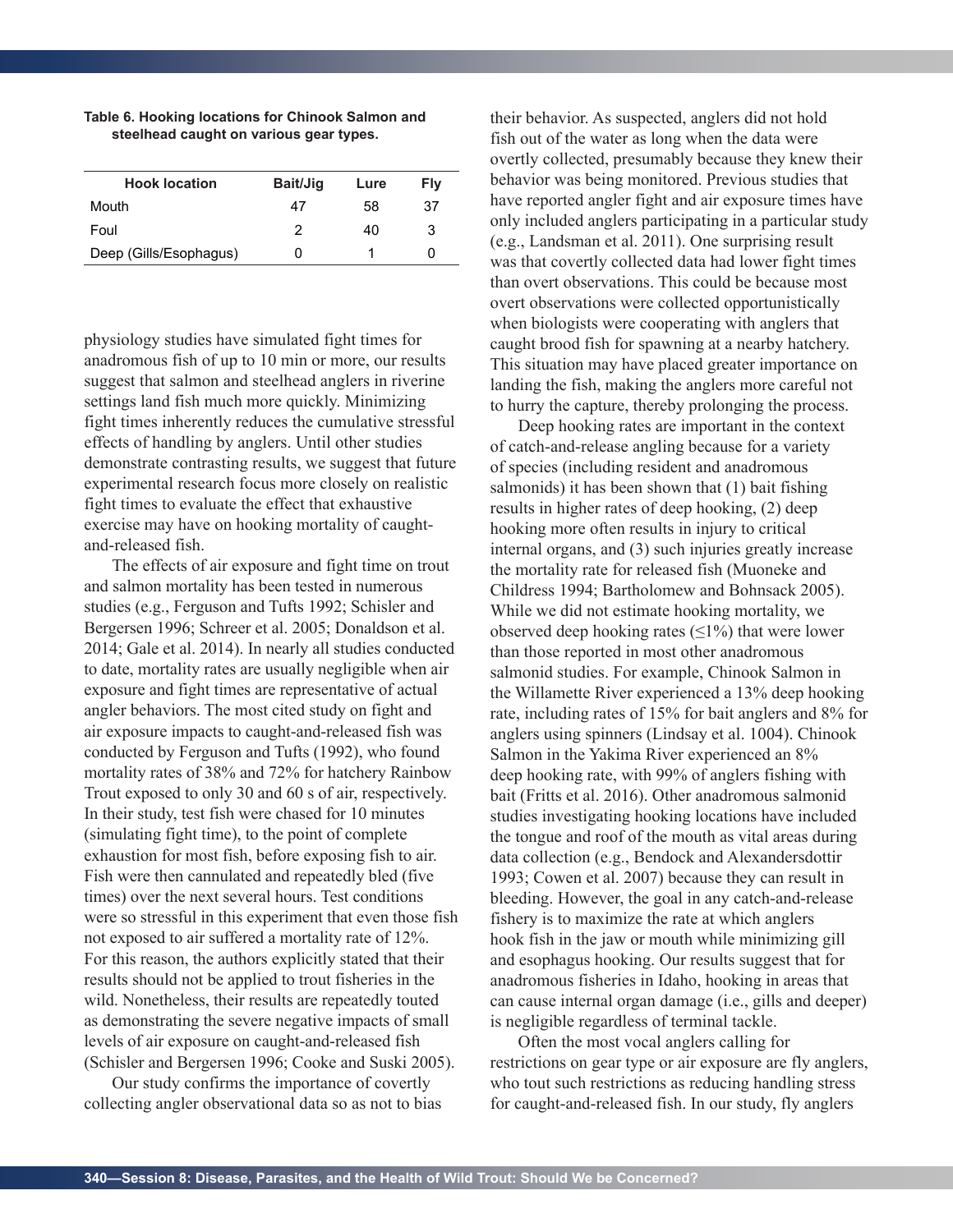took considerably longer to land salmon and steelhead, did not expose fish to less air, were more likely to hold a fish out of water for picture taking, and did not deep hook fish less often compared to other terminal tackle. These results suggest that fish caught and released by fly anglers in Idaho anadromous fisheries experience more stressful handling conditions than fish caught by non-fly anglers. This result should not be surprising given the physical differences between rod types. Fishing rods used with bait, bobbers, and lures typically have much greater resistance and strength than fly rods used in similar fisheries. However, it should be noted that these differences, though statistically significant, are likely not biologically meaningful in the context of increasing post-release mortality rates or population-level impacts.

# **Literature Cited**

- Arlinghaus, R., S. J. Cooke, A. Schwab, and I. G. Cowx. 2007. Fish welfare: a challenge to the feelings-based approach, with implications for recreational fishing. Fish and Fisheries 8(1):57–71.
- Bartholomew, A., and J. A. Bohnsack. 2005. A Review of Catch-and-Release Angling Mortality with Implications for No-take Reserves. Reviews in Fish Biology and Fisheries 15(1–2):129–154.
- Bendock, T., and M. Alexandersdottir. 1993. Hooking Mortality of Chinook Salmon Released in the Kenai River, Alaska. North American Journal of Fisheries Management 13:540–549.
- Burnham, K. P., and D. R. Anderson. 2002. Model selection and multimodel inference: a practical informationtheoretic approach. Springer, Verlag, New York.
- Cook, K. V., R. J. Lennox, S. G. Hinch, and S. J. Cooke. 2015. FISH Out of WATER: How Much Air is Too Much? Fisheries 40:452–461.
- Cooke, S. J., and L. U. Sneddon. 2007. Animal welfare perspectives on recreational angling. Applied Animal Behaviour Science 104(3):176–198.
- Cooke, S. J., and C. D. Suski. 2005. Do we need speciesspecific guidelines for catch-and-release recreational angling to effectively conserve diverse fishery resources? Biodiversity & Conservation 14(5):1195–1209.
- Cowen, L., N. Trouton, and R. E. Bailey. 2007. Effects of Angling on Chinook Salmon for the Nicola River, British Columbia, 1996–2002. North American Journal of Fisheries Management 27(1):256–267.
- Davie, P. S., and R. K. Kopf. 2006. Physiology, behaviour and welfare of fish during recreational fishing and after release. New Zealand Veterinary Journal 54(4):161–172.
- Donaldson, M. R., S. G. Hinch, K. M. Jeffries, D. A. Patterson, S. J. Cooke, A. P. Farrell, and K. M. Miller.

2014. Species- and sex-specific responses and recovery of wild, mature pacific salmon to an exhaustive exercise and air exposure stressor. Comparative Biochemistry and Physiology Part A: Molecular & Integrative Physiology 173:7–16.

- Ferguson, R. A., and B. L. Tufts. 1992. Physiological Effects of Brief Air Exposure in Exhaustively Exercised Rainbow Trout (*Oncorhynchus mykiss*): Implications for "Catch and Release" Fisheries. Canadian Journal of Fisheries and Aquatic Sciences 49:1157–1162.
- Fritts, A. L., G. M. Temple, C. Lillquist, and D. Rawding. 2016. Post-Release Survival of Yakima River Spring Chinook Salmon Associated with a Mark-Selective Fishery. Washington Department of Fish and Wildlife, Olympia, WA.
- Gale, M. K., S. G. Hinch, S. J. Cooke, M. R. Donaldson, E. J. Eliason, K. M. Jeffries, E. G. Martins, and D. A. Patterson. 2014. Observable impairments predict mortality of captured and released sockeye salmon at various temperatures. Conservation Physiology  $2(1):1-15.$
- Hooton, R. S. 1987. Catch and Release as a Management Strategy for Steelhead in British Columbia. British Columbia Ministry of Environment and Parks, Smithers, B.C.
- Huntingford, F. A., C. Adams, V. A. Braithwaite, S. Kadri, T. G. Pottinger, P. Sandøe, and J. F. Turnbull. 2006. Current issues in fish welfare. Journal of Fish Biology 68(2):332–372.
- Kalbfleisch, J. D., and R. L. Prentice. 2002. The Statistical Analysis of Failure Time DataSecond. John Wiley & Sons, Inc., Hoboken, New Jersey.
- Lamansky, J. A., and K. A. Meyer. 2016. Air Exposure Time of Trout Released by Anglers during Catch and Release. North American Journal of Fisheries Management 36:1018–1023.
- Lindsay, R. B., R. K. Schroeder, K. R. Kenaston, R. N. Toman, and M. A. Buckman. 2004. Hooking Mortality by Anatomical Location and Its Use in Estimating Mortality of Spring Chinook Salmon Caught and Released in a River Sport Fishery. North American Journal of Fisheries Management 24(2):367–378.
- Muoneke, M. I., and W. M. Childress. 1994. Hooking mortality: A review for recreational fisheries. Reviews in Fisheries Science 2(2):123–156.
- Nelson, T. C., M. L. Rosenau, and N. T. Johnston. 2005. Behavior and Survival of Wild and Hatchery-Origin Winter Steelhead Spawners Caught and Released in a Recreational Fishery. North American Journal of Fisheries Management 25(3):931–943.
- R Development Core Team. 2011. R: A language and environment for statistical computing. The R Foundation for Statistical Computing, Vienna, Austria.